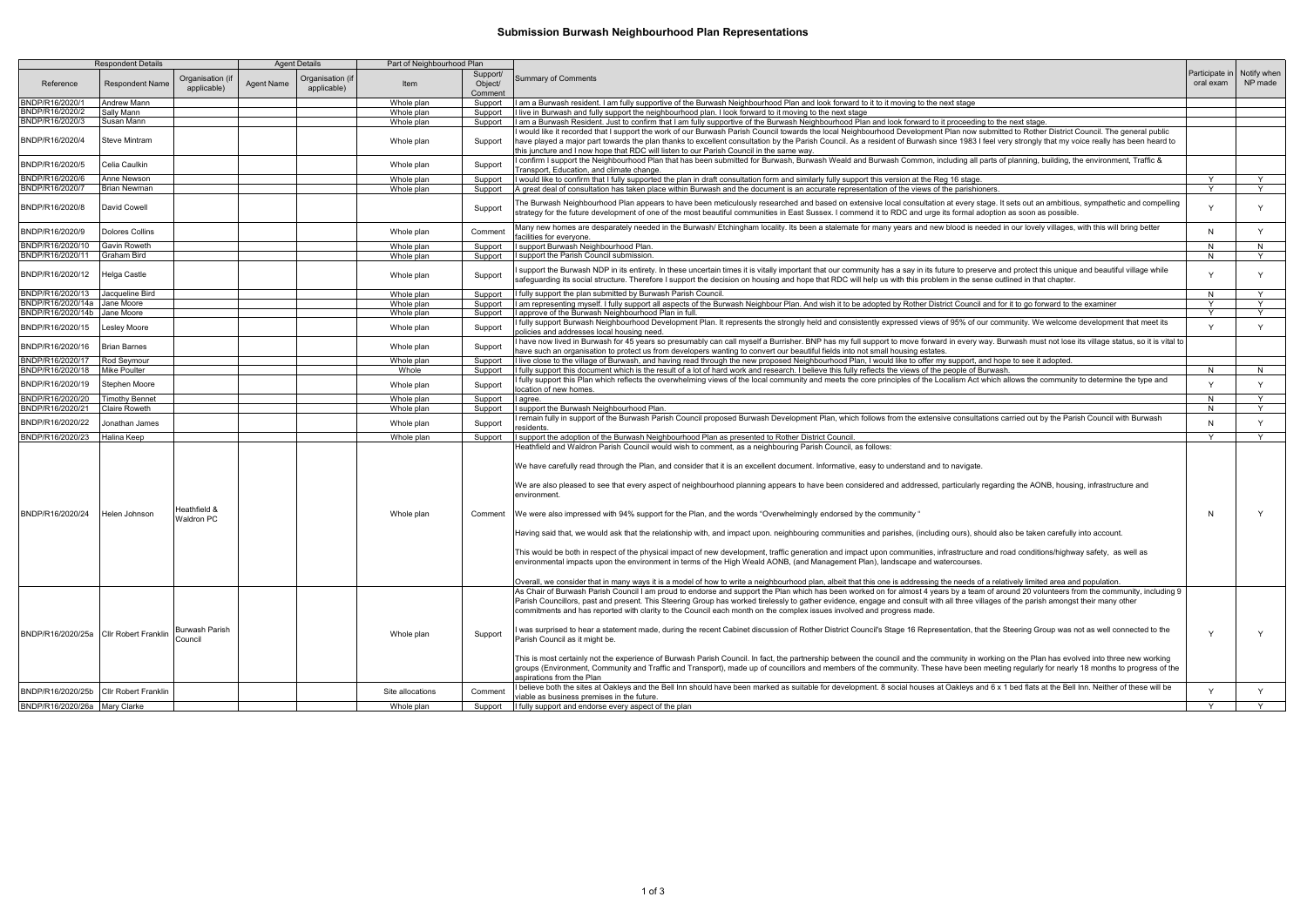## **Submission Burwash Neighbourhood Plan Representations**

|                               |                                     |                                                               |             |                                              |                                                                     |           | Burwash Parish Council Neighbourhood Development Plan Steering Group Representation                                                                                                                                                                                                                                                                                                                                                                                                                                                                                                                                                                                                                                                                                                                                                                                                                                                                                                                                                                                                                                                                                                                                                                                                                                                                                                                                                                                                                                                                                                                                                                                                                                                                                                                                                                                                                                                                                                                                                                                                                                                                                                                                                                                                                                                                                                                                                                             |              |   |
|-------------------------------|-------------------------------------|---------------------------------------------------------------|-------------|----------------------------------------------|---------------------------------------------------------------------|-----------|-----------------------------------------------------------------------------------------------------------------------------------------------------------------------------------------------------------------------------------------------------------------------------------------------------------------------------------------------------------------------------------------------------------------------------------------------------------------------------------------------------------------------------------------------------------------------------------------------------------------------------------------------------------------------------------------------------------------------------------------------------------------------------------------------------------------------------------------------------------------------------------------------------------------------------------------------------------------------------------------------------------------------------------------------------------------------------------------------------------------------------------------------------------------------------------------------------------------------------------------------------------------------------------------------------------------------------------------------------------------------------------------------------------------------------------------------------------------------------------------------------------------------------------------------------------------------------------------------------------------------------------------------------------------------------------------------------------------------------------------------------------------------------------------------------------------------------------------------------------------------------------------------------------------------------------------------------------------------------------------------------------------------------------------------------------------------------------------------------------------------------------------------------------------------------------------------------------------------------------------------------------------------------------------------------------------------------------------------------------------------------------------------------------------------------------------------------------------|--------------|---|
| BNDP/R16/2020/26b Mary Clarke |                                     | <b>Burwash Parish</b><br>Council NDP<br><b>Steering Group</b> |             |                                              | Whole plan                                                          | Comment   | We have now had the opportunity of seeing the final version of RDCs representations. We think it may be helpful to clarify the following point<br>RDC Officers were advised of the decision not to allocate sites by the Parish Councils NDP Steering Group representatives at a meeting in November 2018. Further written advice concerning<br>non-allocation of sites was provided by Burwash NDP Consultant on the 24 April 2019 to RDC Officers following their request for an update in order to advise the DaSa Inspector at the impending<br>EIP on the 8 May 2019.<br>We were therefore surprised that this information was not reflected in the final DaSa but welcome the District Council's view that they do not wish this void to impact on a successful examination<br>of the BNDP.<br>This Plan has been produced in line with the core principles of the Localism Act.<br>Extensive community consultation has been carried out in order to produce this Plan which reflects the views of the community. This is evidenced by over 500 responses from residents during<br>our Regulation 14 consultation. Of these, over 94%, supported the Plan.<br>Our Plan seeks to ensure that future developments take into account the various policies in our Plan and provide good quality, well designed homes that meet local housing need and minimise<br>the impact on the AONB and the environment.<br>Sent on behalf of the Burwash Parish Council Neighbourhood Development Plan Steering Group<br>6 November 2020                                                                                                                                                                                                                                                                                                                                                                                                                                                                                                                                                                                                                                                                                                                                                                                                                                                                                                                               | $\vee$       | Y |
| BNDP/R16/2020/27              | <b>Lindsey Green</b>                |                                                               |             |                                              | Whole plan                                                          | Support   | I fully support the Neighbourhood Plan as proposed by Burwash Parish Council, including their decision - in all the circumstances - not to allocate specific sites for housing                                                                                                                                                                                                                                                                                                                                                                                                                                                                                                                                                                                                                                                                                                                                                                                                                                                                                                                                                                                                                                                                                                                                                                                                                                                                                                                                                                                                                                                                                                                                                                                                                                                                                                                                                                                                                                                                                                                                                                                                                                                                                                                                                                                                                                                                                  | ⊇Y.          | Y |
| BNDP/R16/2020/28              | lan Aird                            |                                                               |             |                                              | Housing                                                             | Object    | On the original plan concluding that there was virtually no possibility of meeting the RDC target for local development, I commented to the Parish Council that given the clear need for more<br>housing, particularly affordable housing, their "plan" was no plan and that they needed to go back to the drawing board with the goal of meeting the RDC target. I still believe that the revised<br>submission is quite inadequate, and that we as a community have a duty to override "nimbyism" and to provide much more new housing even in sensitive AOB locations.                                                                                                                                                                                                                                                                                                                                                                                                                                                                                                                                                                                                                                                                                                                                                                                                                                                                                                                                                                                                                                                                                                                                                                                                                                                                                                                                                                                                                                                                                                                                                                                                                                                                                                                                                                                                                                                                                       | <b>N</b>     |   |
| BNDP/R16/2020/29              | Lee Redhead                         |                                                               |             |                                              | Chptr 3, Pg.29, Para 62                                             | Comment   | The land at Shrub Lane (SHLAA ref BU12a Denton Homes/Shrub Wood) should be allocated for development and a proposed number of dwellings ascribed to it.<br>Denton Homes are no longer involved with the site, but the land has good development potential, is capable of providing a meaningful contribution towards Burwash's housing target including on-<br>site affordable housing.                                                                                                                                                                                                                                                                                                                                                                                                                                                                                                                                                                                                                                                                                                                                                                                                                                                                                                                                                                                                                                                                                                                                                                                                                                                                                                                                                                                                                                                                                                                                                                                                                                                                                                                                                                                                                                                                                                                                                                                                                                                                         | N            | Y |
| BNDP/R16/2020/30              |                                     | Park Lane<br>Homes (South<br>East) Ltd                        | M Pickup    | Town and<br>Country<br>Planning<br>Solutions | Housing                                                             | Comment   | 1. the BNDP fails to identify or allocate any housing sites in accordance with local strategic housing policies 2. The BNDP fails to allocate land to the south-west of Strand Meadow in accordance<br>with policy VL1 of the adopted local plan 3. The failure to provide land-use policies or other general development policies that are clear in their interpretation and in guiding future housing and<br>other development in the BNDP area.                                                                                                                                                                                                                                                                                                                                                                                                                                                                                                                                                                                                                                                                                                                                                                                                                                                                                                                                                                                                                                                                                                                                                                                                                                                                                                                                                                                                                                                                                                                                                                                                                                                                                                                                                                                                                                                                                                                                                                                                              | $\mathsf{Y}$ |   |
| BNDP/R16/2020/31              | <b>Simon Bowyer</b>                 |                                                               | J Pickup    | Plan2Develop                                 | Housing<br>IN04 - Retention of Existing<br><b>Business Premises</b> | Comment   | The BNDP fails to take account of the housing requirement of the strategic development plan policies by failing to allocate sites. The Oakley Garage site is now available for development as a<br>disused, brownfield site with a sustainable location. The BNDP should be amended to include this allocation for up to 7 dwellings. Policy IN04 - This is more restrictive than DaSA policies DE3<br>and DC01 and should be deleted.                                                                                                                                                                                                                                                                                                                                                                                                                                                                                                                                                                                                                                                                                                                                                                                                                                                                                                                                                                                                                                                                                                                                                                                                                                                                                                                                                                                                                                                                                                                                                                                                                                                                                                                                                                                                                                                                                                                                                                                                                          |              |   |
| BNDP/R16/2020/32              | <b>Brian Wright</b>                 |                                                               | Lucy Harvey | <b>MKA Planning</b>                          | Housing                                                             | Comment   | The Nutrition centre is a now disused brownfield site which the landowner is proposing a housing mix of 10 dwellings including 2 bed bungalows for for elderly local residents who would like to<br>downsize and family sized units.                                                                                                                                                                                                                                                                                                                                                                                                                                                                                                                                                                                                                                                                                                                                                                                                                                                                                                                                                                                                                                                                                                                                                                                                                                                                                                                                                                                                                                                                                                                                                                                                                                                                                                                                                                                                                                                                                                                                                                                                                                                                                                                                                                                                                            | $\vee$       | Y |
| BNDP/R16/2020/33              | Cllr Jonathan Vine-<br>Hall         | <b>Rother District</b><br>Council                             |             |                                              | Whole plan                                                          | Comment   | Policy GP01 Protection of the AONB Landscape Overall the policy repeats national and local policy in terms of protection given to the AONB and does not take the opportunity to set out criteria<br>specific to the parish.<br>Policy GP02 Views into and from the AONB This policy content would benefit by being re-worded to read in a positive manner.<br>Policy GP03 Heritage This policy would be difficult to interpret when determining an application.<br>Policy GP04 Development Boundaries This policy does not conform with strategic policies in the Core Strategy. The development boundary as set out in the BNP replicates the 2006<br>development boundary for Burwash and does not make provision for additional development to accommodate the outstanding housing target in the Local Plan.<br>Policy GP05 Design Standards The policy would benefit from editing where it repeats local/national policy (criteria e and j). Criteria d) and h) would be difficult to apply in its entirety to every<br>planning decision<br>Policy GP06 Existing Open Spaces The policy should be expanded to set out how development must not impact on existing open space.<br>Policy GP08 Sustainable Development The aims of this policy are achievable however, clarification whether development is to achieve all or some of the criteria is necessary here.<br>Policy HO01 Housing Tenure and Mix Criterion a) is too vague and b) repeats affordable housing policy in the DaSA, albeit without a relevant threshold.<br>Policy HO02 Rural Exception Sites This policy does not expand on policy DHG2 in the DaSA and in fact is less detailed than that which is contained within it.                                                                                                                                                                                                                                                                                                                                                                                                                                                                                                                                                                                                                                                                                                                                                            |              |   |
|                               |                                     |                                                               |             |                                              |                                                                     |           | Policy EN01 Land Management This does not expand on DaSA policy and it is recommended it is deleted or criteria added to shape the policy around local issues.<br>Policy EN02 Natural Environment Protection This policy does not expand on local/national policy. It is recommended that inserting criteria which specifically protect identified natural capital of<br>the villages.<br>Policy EN03 Green Infrastructure Footpaths and Bridleways This policy is essentially requesting maintenance and would sit better in the 'aspirations' section of the BNP.<br>Policy EN04 Dark Skies Question is made as to whether this policy is enforceable as much outside lighting will not require planning permission. The policy should be clearer as to when the<br>criteria would apply. The AONB has not been given a dark skies designation and therefore further evidence is required to support this policy.<br>Policy EN05 Historic Landscape Environment This policy repeats local/national policy. It would read better if it was positively worded, with criteria setting out what would be supported.<br>Policy EN06 Integration of Landscaping No comments.<br>Policy IN01 Pedestrian Safety It is unclear whether the intent is to have all criteria complied with. It is also muddled between DDA requirements and highways improvements.<br>Policy IN02 Parking This policy repeats the East Sussex County Council parking standards which all planning applications must already take into account.<br>Policy IN03 Supporting Businesses It is not clear what is meant by 'isolated' sites and how this policy sits with the development boundary policy (GP04) where development outside<br>development boundaries will not be supported. It also infers that proposals for development of new or existing businesses which are not isolated will not be supported and this is unlikely to be the<br>intention of the policy.<br>Policy IN04 Retention of Business Premises The policy repeats local/national policy and is therefore unnecessary.<br>Parish Council Rolling Plan This section is set out like the minutes of a Parish Council meeting and is not suitable for a development document in this format. It will become quickly out-dated<br>and it is unclear in many cases what the aspiration is. It might be more useful and relevant if fewer aspirations under each heading are selected and expanded on with more detail. |              |   |
| BNDP/R16/2020/34              | <b>Claire Tester</b>                | <b>High Weald</b><br><b>AONB</b><br>Partnership               |             |                                              | Policy GP01                                                         | Support   | The High Weald AONB Unit supports this policy subject to the third line being amended to 'conserves and enhances' to be in line with NPPF172 and the Countryside and Rights of Way Act 2000                                                                                                                                                                                                                                                                                                                                                                                                                                                                                                                                                                                                                                                                                                                                                                                                                                                                                                                                                                                                                                                                                                                                                                                                                                                                                                                                                                                                                                                                                                                                                                                                                                                                                                                                                                                                                                                                                                                                                                                                                                                                                                                                                                                                                                                                     | Y            | Y |
| BNDP/R16/2020/35              | Robert Lloyd-Sweet Historic England |                                                               |             |                                              |                                                                     | No commen | Historic England do not have any matter of concern within our areas of interest to raise with the examiner. As our remit is limited to the historic environment, including the conservation of heritage<br>assets, out review is limited to where our interest could be affected and silence on other matters should not be read as agreement or consent.                                                                                                                                                                                                                                                                                                                                                                                                                                                                                                                                                                                                                                                                                                                                                                                                                                                                                                                                                                                                                                                                                                                                                                                                                                                                                                                                                                                                                                                                                                                                                                                                                                                                                                                                                                                                                                                                                                                                                                                                                                                                                                       |              |   |
| BNDP/R16/2020/36              | <b>Claire Tester</b>                | <b>High Weald</b><br>AONB<br>Partnership                      |             |                                              | Policy GP05                                                         | Support   | The High Weald AONB Unit supports this policy subject to the following amendment to criterion j) Delete 'consider' and replace with 'have regard to' the High Weald Housing Design Guide.                                                                                                                                                                                                                                                                                                                                                                                                                                                                                                                                                                                                                                                                                                                                                                                                                                                                                                                                                                                                                                                                                                                                                                                                                                                                                                                                                                                                                                                                                                                                                                                                                                                                                                                                                                                                                                                                                                                                                                                                                                                                                                                                                                                                                                                                       | Y            | Y |